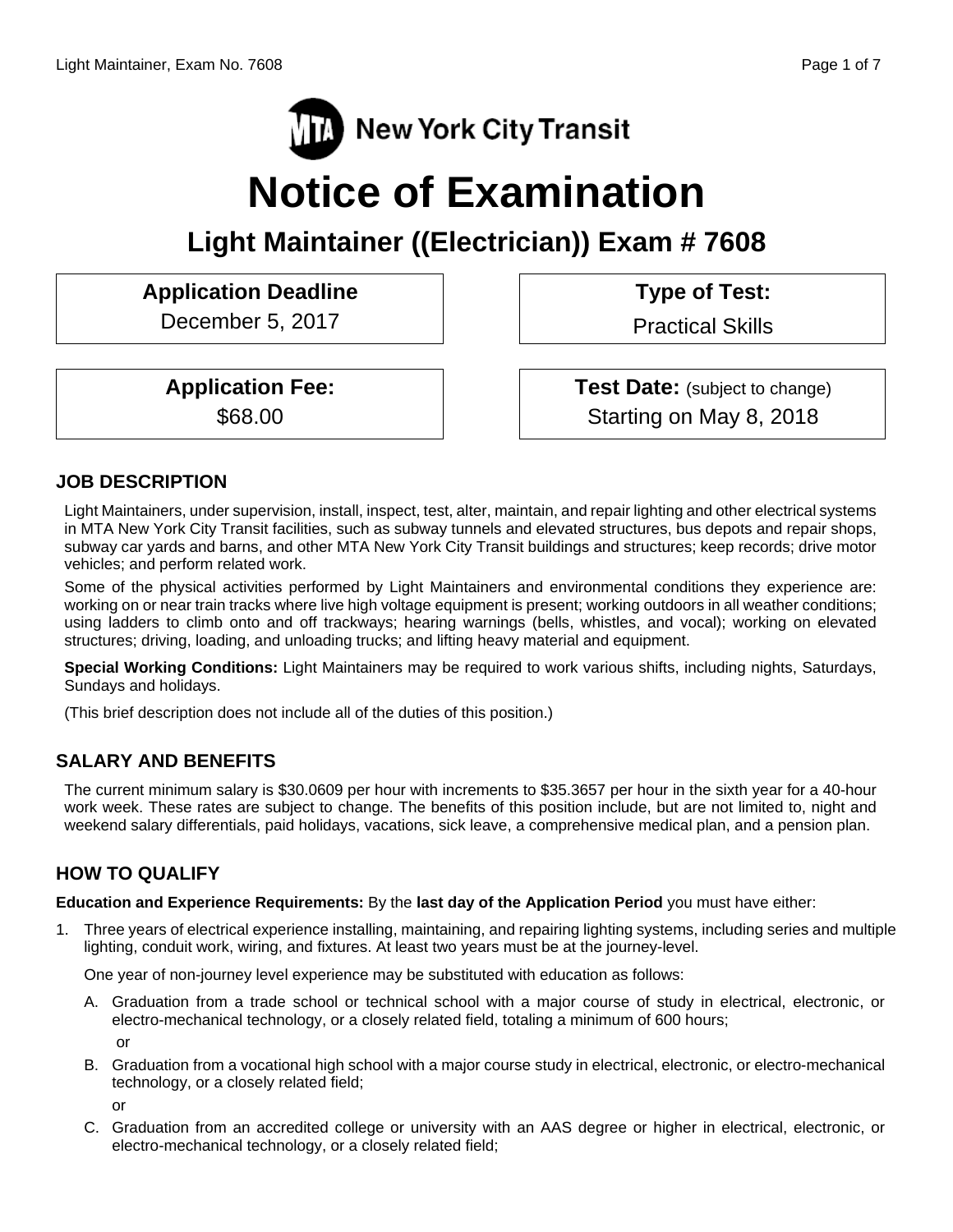#### **HOW TO QUALIFY (CONTINUED)**

2. Completion of a four-year full-time apprenticeship in the electrical, electronic, or electro-mechanical trade recognized by the New York State Department of Labor, the U.S. Department of Labor, or any state apprenticeship council that is recognized by the U.S. Department of Labor.

Vocational high school, technical school, or trade school education must be approved by a State's Department of Education or a recognized accrediting organization. College education must be from an accredited college or university, accredited by regional, national, professional, or specialized agencies recognized as accrediting bodies by the U.S. Secretary of Education, and by the Council for Higher Education Accreditation (CHEA).

**Note:** The following are some examples of types of work experience that are **not** acceptable: superintendent of residential or commercial buildings; electronic bench technician; repairer of home appliances, such as refrigerators, stoves, or vacuum cleaners; repairperson of electronic equipment, such as office machines, personal computers, or televisions; and salesperson of lighting products.

You may be given the practical skills test before we review your qualifications. You are responsible for determining whether you meet the qualification requirements for this examination prior to submitting your *Application.* If you are marked "Not Qualified," your application fee will **not** be refunded and you will **not** receive a score.

#### **REQUIREMENTS TO BE APPOINTED**

**Driver License Requirement:** At the time of appointment, you must have a motor vehicle driver license valid in the State of New York. If you have serious moving violations, a license suspension or an accident record, you may be disqualified. You will be appointed subject to the receipt of a Class B Commercial Driver License (CDL), valid in the state of New York, within the probationary period. The CDL may **not** have **any** restrictions which would preclude the performance of the duties of a Light Maintainer, and must be must be maintained for the duration of your employment in the title.

**Drug Screening Requirement:** You must pass a drug screening in order to be appointed, and if appointed, you will be subject to random drug and alcohol tests for the duration of your employment. Additionally, if you have tested positive on a drug or alcohol test or had a refusal to test during pre-employment or while employed by a Federal DOT-regulated employer during the applicable period, you must have completed the Substance Abuse Professional (SAP) process required by federal law in order to be appointed to this safety-sensitive position.

**Residency:** New York City residency is not required for this position.

**English Requirement:** You must be able to understand and be understood in English.

**Proof of Identity:** Under the Immigration and Reform Control Act of 1986, you must be able to prove your identity and your right to obtain employment in the United States prior to employment with MTA New York City Transit.

#### **HOW TO OBTAIN AN APPLICATION**

During the application period, you may obtain an *Application* for this examination online at http://mta.info/nyct/hr/appexam.htm or in person at the MTA New York City Transit Exam Information Center as indicated below.

**MTA New York City Transit Exam Information Center:** Open Monday through Friday, from 9 AM to 3 PM, in the lobby at 180 Livingston Street, Brooklyn, New York. Directions: take the A, C, F or R trains to the Jay Street-Metro Tech Station, or the 2, 3, or the G train to the Hoyt Street Station.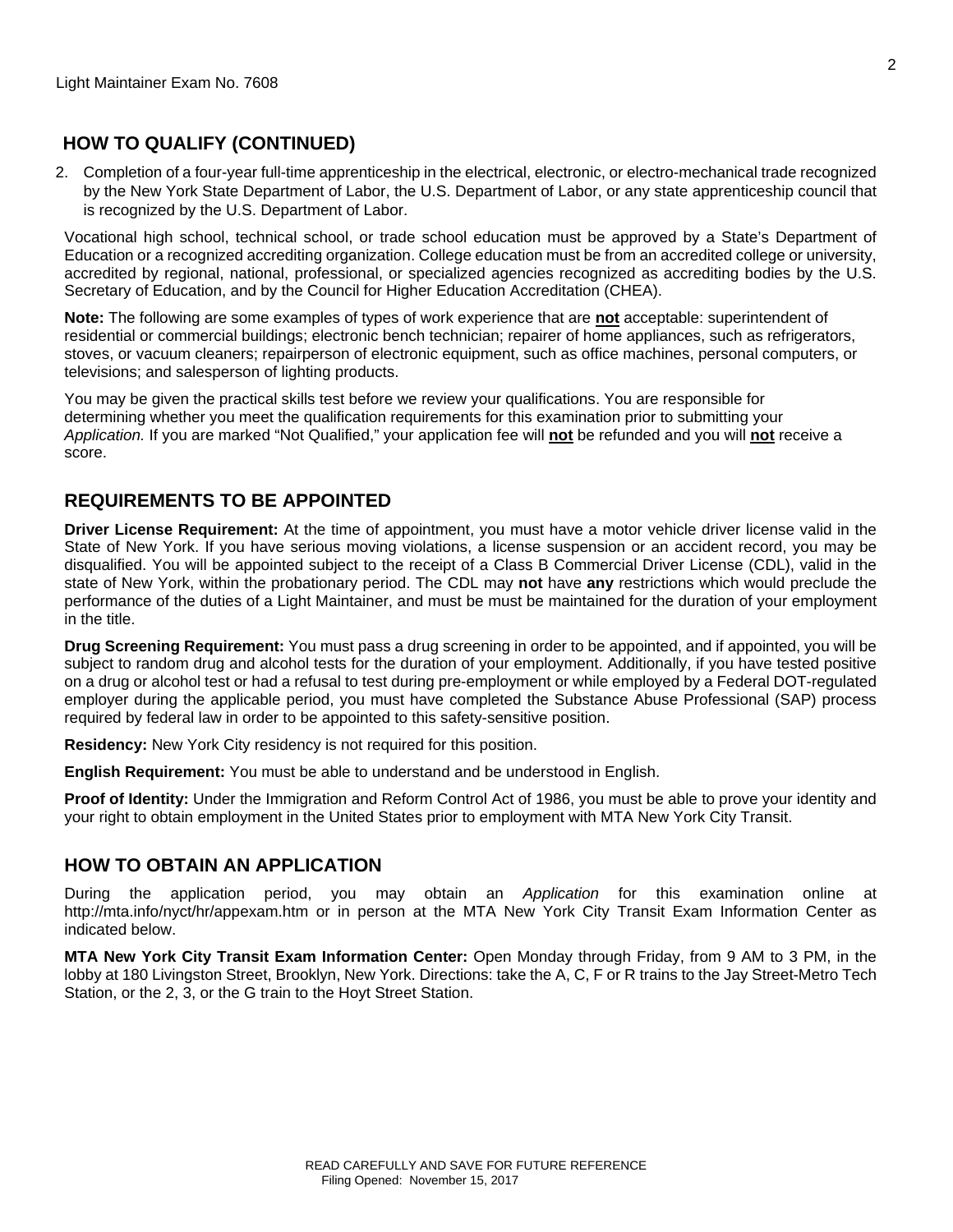#### **REQUIRED FORMS**

**Application:** Make sure that you follow all instructions included with your *Application*, including payment of fee. Save a copy of the instructions for future reference.

**Education and Experience Test Paper:** Write your social security number in the box at the top of the cover page, and the examination title and number in the box provided. This form must be filled out completely and in detail for you to receive your proper rating. Keep a copy of your completed Education and Experience Test Paper for your records.

#### **REQUIRED FORMS (CONTINUED)**

**Foreign Education Fact Sheet (required only if you need credit for your foreign education for this examination):** If you were educated outside the United States, you must have your foreign education evaluated to determine its equivalence to education obtained in the United States. The services that are approved to make this evaluation, as well as instructions on how to submit this evaluation are listed in the *Foreign Education Fact Sheet* included with your application packet. When you contact the evaluation service, ask for a "document-by-document" (general) evaluation of your foreign education.

#### **HOW TO SUBMIT AN APPLICATION AND PAY THE APPLICATION FEE**

If you believe you meet the requirements in the "How to Qualify" section, you **must** apply by mail. MTA New York City Transit will **not** accept applications in person.

#### **Applications by Mail must:**

- 1. Include all the required forms, as indicated in the Required Forms section above.
- 2. Be postmarked by the last day of the application period.
- 3. Be mailed to the address in the "Correspondence" section of this notice.
- 4. Include the appropriate fee in the form of a money order.

#### **The Money Order (Postal Money Order Preferred) must:**

- . 1. Be made payable to MTA New York City Transit.
- 2. 2. Be valid for one year.
- 3. Have the following information written on it: your name, home address, the last four digits of your social security number, and the exam title and exam number.

Save your money order receipt for future reference and proof of filing an *Application*.

#### **Cash and personal checks will not be accepted.**

**Application Fee:** This fee is generally non-refundable. Under special circumstances, you may be entitled to a refund. You should refer to the Department of Citywide Administrative Services (DCAS) Exam Regulations to determine if you are entitled to a refund prior to requesting one. You can refer to the bottom of the last page of this Notice of Examination for instructions on how to obtain a copy of the DCAS Exam Regulations.

#### **HOW TO SUBMIT AN APPLICATION WHEN REQUESTING A FEE WAIVER**

Applicants who wish to request a Fee Waiver must obtain an *Application* in person at the MTA Exam Information Center as indicated above and must submit the *Application* and required forms by mail to the address in the Correspondence section below **by the last day of the application period**.

MTA New York City Transit will not accept applications in person. Additional information on how to request an application fee waiver is available with the Application.

#### **ADMISSION LETTER**

An *Admission Letter* will be mailed to you about 10 days before the first date of the practical skills test. If you do not receive an *Admission Letter* at least 4 days before the first date of the practical skills test, you may obtain a duplicate letter at the MTA New York City Transit Exam Information Center (as indicated above). A paper copy of the *Admission Letter* is your ticket for admission to the test.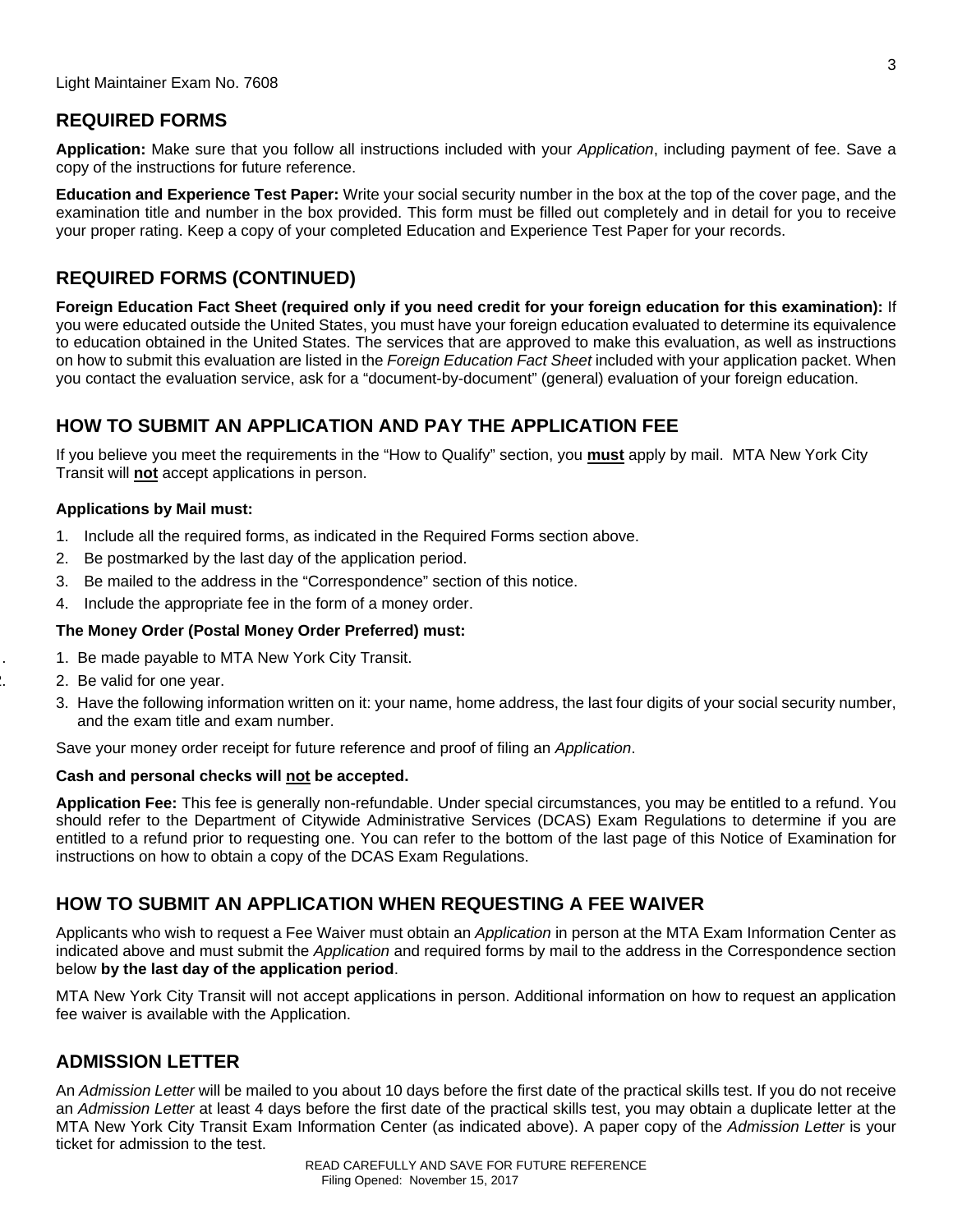#### **THE TEST**

You will be given a competitive practical skills test. A score of at least 70% is required to pass this test. Your score on this test will be used to determine your place on the eligible list.

Veterans' or Disabled Veterans' Credit will be granted only to eligible passing candidates who request that they be applied. Veterans' or Disabled Veterans' Credit should be requested at the time of application, but **must** be requested before the date the eligible list is established. Claims for Veterans' or Disabled Veterans' Credit cannot be made once the eligible list is established.

The practical skills test may require you to perform tasks related to the installation, testing, maintenance, and repair of lighting or other electrical systems, including the selection and use of appropriate tools, materials, and measuring devices; electrical theory and principles; related mechanical work; reading and interpreting technical drawings; shop math; safe work practices and procedures; and other related areas.

#### **TEST ADMINISTRATION GUIDELINES**

**Warning:** You are not permitted to enter the test site with cellular phones, beepers, smart watches, pagers, cameras, portable media players, or other electronic devices. Calculators are **not** permitted. Electronic devices with an alphabetic keyboard, word processing, or data recording capabilities, such as planners, organizers, etc., are prohibited. If you use any of these devices in the testing site building at any time before, during, or after the practical skills test, you may **not** receive your test results, your test score may be nullified, and your application fee will **not** be refunded.

You may not have any other person, including children, present with you while you are being processed for or taking the test, and no one may wait for you inside of the test site while you are taking the practical skills test.

**Leaving:** You must leave the test site once you finish the test. If you leave the test site after being fingerprinted but before finishing the test, you will not be permitted to re-enter. If you disregard this instruction and re-enter the test site, you may not receive your test results, your test score may be nullified, and your application fee will not be refunded.

**Required Identification: You are required to bring one (1) form of valid (non-expired) signature and photo bearing identification to the test site**. The name that was used to apply for the exam must match the first and last name on the photo ID. A list of acceptable identification documents is provided below**. If you do not have an acceptable ID, you may be denied testing.** Acceptable forms of identification (bring one) are as follows: State issued driver's license, State issued identification card, US Government issued Passport, US Government issued Military Identification Card, US Government issued Alien Registration Card, Employer ID with photo, or Student ID with photo.

#### **THE TEST RESULTS**

If you meet the education and experience requirements and pass the competitive practical skills test, your name will be placed in final score order on an eligible list and you will be given a list number. You will be notified by mail of your test results. If you meet all the requirements and conditions, you will be considered for appointment when your name is reached on the eligible list.

#### **ADDITIONAL INFORMATION**

**Selective Certification for a Class B Commercial Driver License**: If you have a Class B Commercial Driver License (CDL) valid in the state of New York, you may be considered for appointment to positions in the Department of Buses through a process called Selective Certification. If you qualify for Selective Certification, you may be given preferred consideration for positions requiring this license. If you are appointed through Selective Certification, you must maintain this license for the duration of your employment in this title. If you have the Class B Commercial Driver License (CDL) valid in the state of New York, complete Section C of **Education and Experience Test Paper** and state "CDL" in Section D. Your license will be checked at the time of appointment. The Selective Certification requirement may be met at any time during the duration of the list. If you meet this requirement at some future date, please submit a request by mail to the address in the correspondence section below. Please include the examination title and number, your social security number and the Selective Certification you are requesting in your correspondence.

**Promotion Examination:** A promotion examination for this title is being held for eligible MTA New York City Transit employees. The names appearing on the promotion list will be considered first in filling vacancies with the MTA New York City Transit.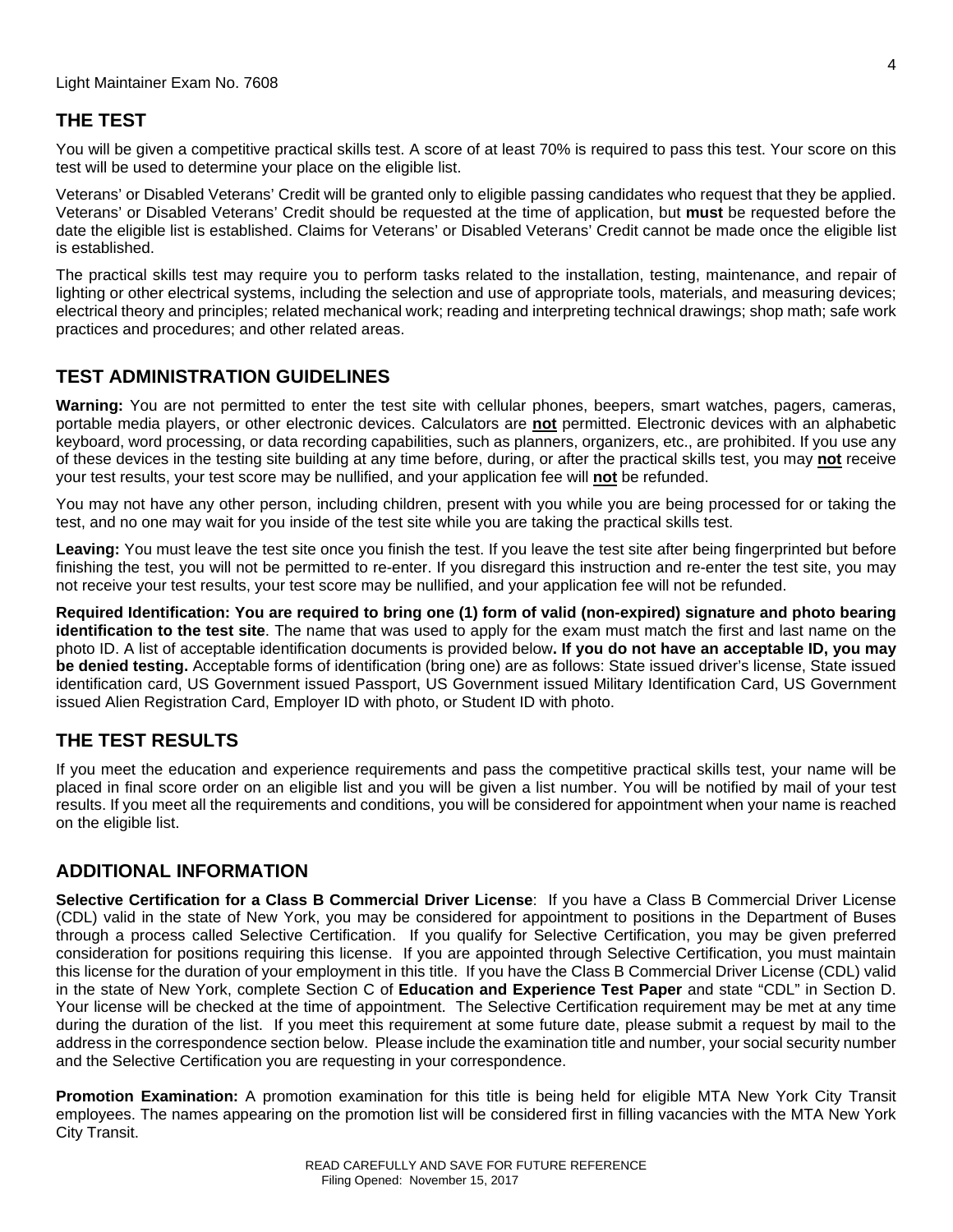#### **SPECIAL ARRANGEMENTS**

**Special Test Accommodations:** If you plan to request special testing accommodations due to disability or an alternate test date due to your religious belief, follow the instructions included with your *Application* and mail your request to the address found in the "Correspondence" section below no later than 30 days prior to the first scheduled test date.

**Make-Up Test:** You may apply for a make-up test if you cannot take the practical skills test on the scheduled date for any of the following reasons:

- 1. Compulsory attendance before a public body;
- 2. On-the-job injury or illness caused by municipal employment where you are an officer or employee of the City;
- 3. Absence from the test within one week following the death of a spouse, domestic partner, parent, sibling, child, or child of a domestic partner where you are an officer or employee of the City;
- 4. Absence due to ordered military duty;
- 5. A clear error for which MTA New York City Transit is responsible; or
- 6. A temporary disability, pregnancy-related, or child-birth related condition preventing you from taking the test.

To request a make-up test, mail your request with your documentation of special circumstances to the address found in the "Correspondence" section below within 60 days of your scheduled test date or make the request within 90 days following termination of your military duty.

#### **CORRESPONDENCE**

**Change of Contact Information:** It is critical that you promptly notify MTA New York City Transit of any change to your contact information (telephone number, mailing address and/or email address). You may miss important information about your exam(s) or consideration for appointment, including important information that may require a response by a specified deadline, if we do not have your correct contact information. To update your contact information with MTA New York City Transit, you may:

- 1. Visit us at the MTA Exam Information Center;
- 2. Email us at examsunit@nyct.com, with the subject named 'Contact Info Update'; or
- 3. Mail us at the address below, with the words 'Contact Info Update' next to the exam title.

Your request must include your full name, social security number, exam title(s), exam number(s), your old and new telephone, mailing and/or email address.

**If you are a current MTA New York City Transit employee, all changes to your employee contact information must be made through the MTA Business Service Center (BSC) via the employee portal at http://www.mymta.info.** 

All other correspondence must be sent to the following address:

Light Maintainer ((Electrician)), Exam # 7608 MTA New York City Transit 180 Livingston Street, Room 4070 Brooklyn, NY 11201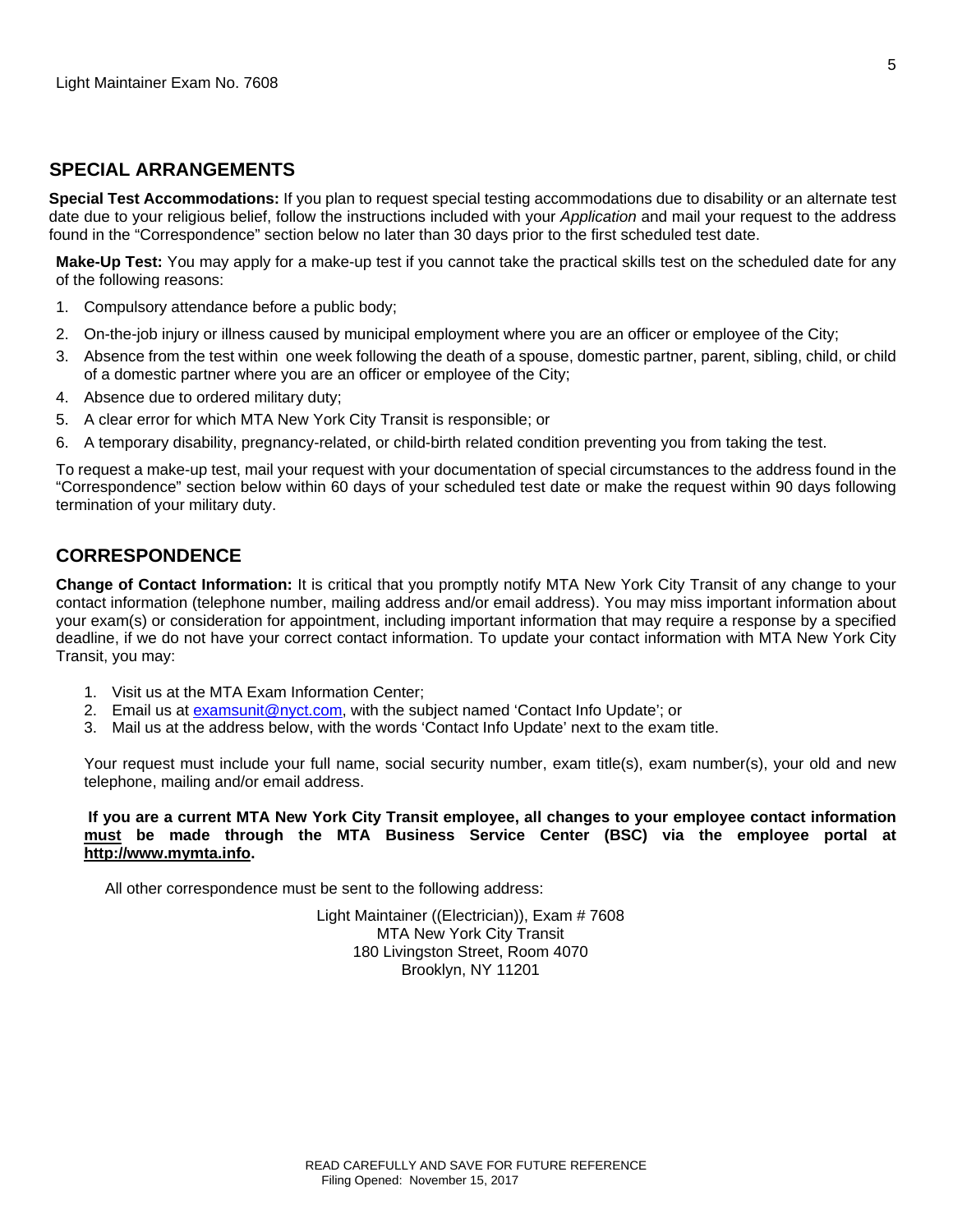#### **PENALTY FOR MISREPRESENTATION**

Any intentional misrepresentation on the Application or examination may result in disqualification, even after appointment, and may result in criminal prosecution.

The General Examination Regulations of the Department of Citywide Administrative Services apply to this examination and are part of this Notice of Examination. Copies are available at the MTA New York City Transit Exam Information Center, 180 Livingston Street (Lobby), Brooklyn, NY 11201. MTA New York City Transit is an Equal Opportunity Employer Title Code No. 91725; The Rapid Transit Railroad Service; Group I - Per Diem and Per Hour Positions

 $\Box$